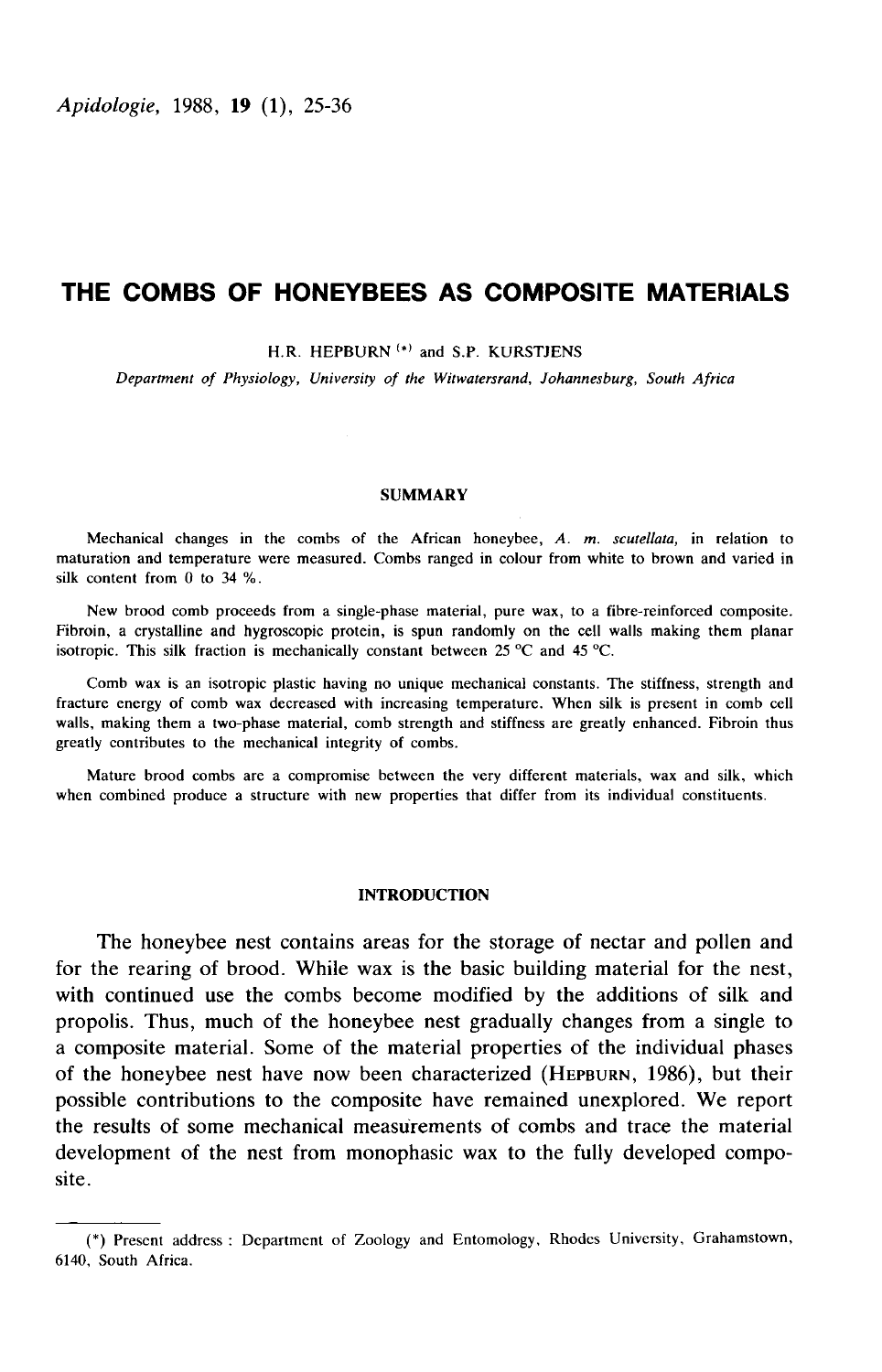### MATERIALS AND METHODS

All of the combs used in this study were collected on the Transvaal highveld from the nests of the African honeybee, Apis mellifera scutellata, that were either feral or kept in hives without any beeswax foundation. The individual combs ranged in colour from white through light brown to dark, brownish black. Colour is roughly correlated with age and use, in the case of brood combs, as evidenced by the mass ratio of silk to wax and the numbers of layers of silk present in the cell wall.

Tensile test specimens were prepared by cutting flat slabs from individual cell walls. Some of these were tested in their natural state. Others were soaked in chloroform to remove the beeswax from the sheets of silk, a procedure which leaves the cleaned silk sheets intact and separable. These two preparations were cut to uniform length (1,4 mm) and width (0,6 mm) such that gauge length was parallel to the long axis of the intact cell. Other tests were performed to establish whether or not cell walls exhibit planar isotropy and in those cases specimens were cut at the required angles. Specimens of comb were prepared by cutting large rectangles, about 15 by 8 cells. The rectangles were then carefully cut to form two isoceles contiguous at their apices. In the final specimen, the bases of the isoceles were five cells wide and their apices one.

Whole cell wall and cell wall silk samples were mounted on shims of polyester as previously It we cells wide and their apices one.<br>Whole cell wall and cell wall silk samples were mounted on shims of polyester as previously<br>described (KURSTJENS *et al.*, 1985). The intact comb samples were held for testing in soli patterned in female form to accommodate the male test specimens. All tensile tests were performed on the extensometer of Jorge and HEPBURN (1974) at an extension rate of  $53.6 \times 10^{-6}$ m s<sup>-1</sup>. A temperature tive cells wide and their apices one.<br>
Whole cell wall and cell wall silk samples were mounted on shims of polyester as previously<br>
described (KURSTJENS *et al.*, 1985). The intact comb samples were held for testing in so testing. It is assumed that the water had no effects on the deformation behaviour of the waxes. Silk, patterned in female form to accommodate the male test specimens. All tensile tests were performed on<br>the extensometer of JoFFE and HEPBURN (1974) at an extension rate of 53.6x10<sup>-6</sup>m s<sup>-1</sup>. A temperature<br>controlled water b differences that may otherwise have arisen with natural changes in relative humidity. The test temperatures, 25 to 45 °C, were meant to reflect a range that might impinge on the honeybee nest in nature.

The force-time curves obtained from the tensile tests were transformed into their corresponding stress-strain relationships which yielded engineering values for stress, strain, stiffness and energy to fracture (HEPBURN and CHANDLER, 1980). These conventions were only applicable to specimens of cell walls containing wax. Because there is no measured value for silk denier, nor can the cross-sectional area of a broken sheet of silk be determined with any confidence, values for stress and stiffness are given as *relative*, in units of N mm<sup>-1</sup> and not N mm<sup>-2</sup>. Values for large pieces of comb are also given as relative owing to the complexity of the fracture cross section.

# RESULTS AND DISCUSSION

# The Elastic Fraction (Silk)

Just before pupation honeybee larvae cover the walls of their cells with Silk (Huber, 1814; ARNHART, 1919), playing out the walls of their cells with<br>silk (HUBER, 1814; ARNHART, 1919), playing out the fibres randomly so that<br>by the end of the spinning the walls are covered by thin sheets in whi by the end of the spinning the walls are covered by thin sheets in which the individual fibrils are readily discernible (JAY, 1964). Subsequently the larvae produce, from the anus, a colourless pollen-free material and then a yellow pollen-bearing one, both of which are applied in turn to the silk base (VERLICH, 1930; JAY, 1964). Nothing further is known of these substances, but  $individual$  fibrils are readily discernible  $(JAY, 1964)$ . Subsequently the larvae they invite the analogy of a size as in paper manufacture.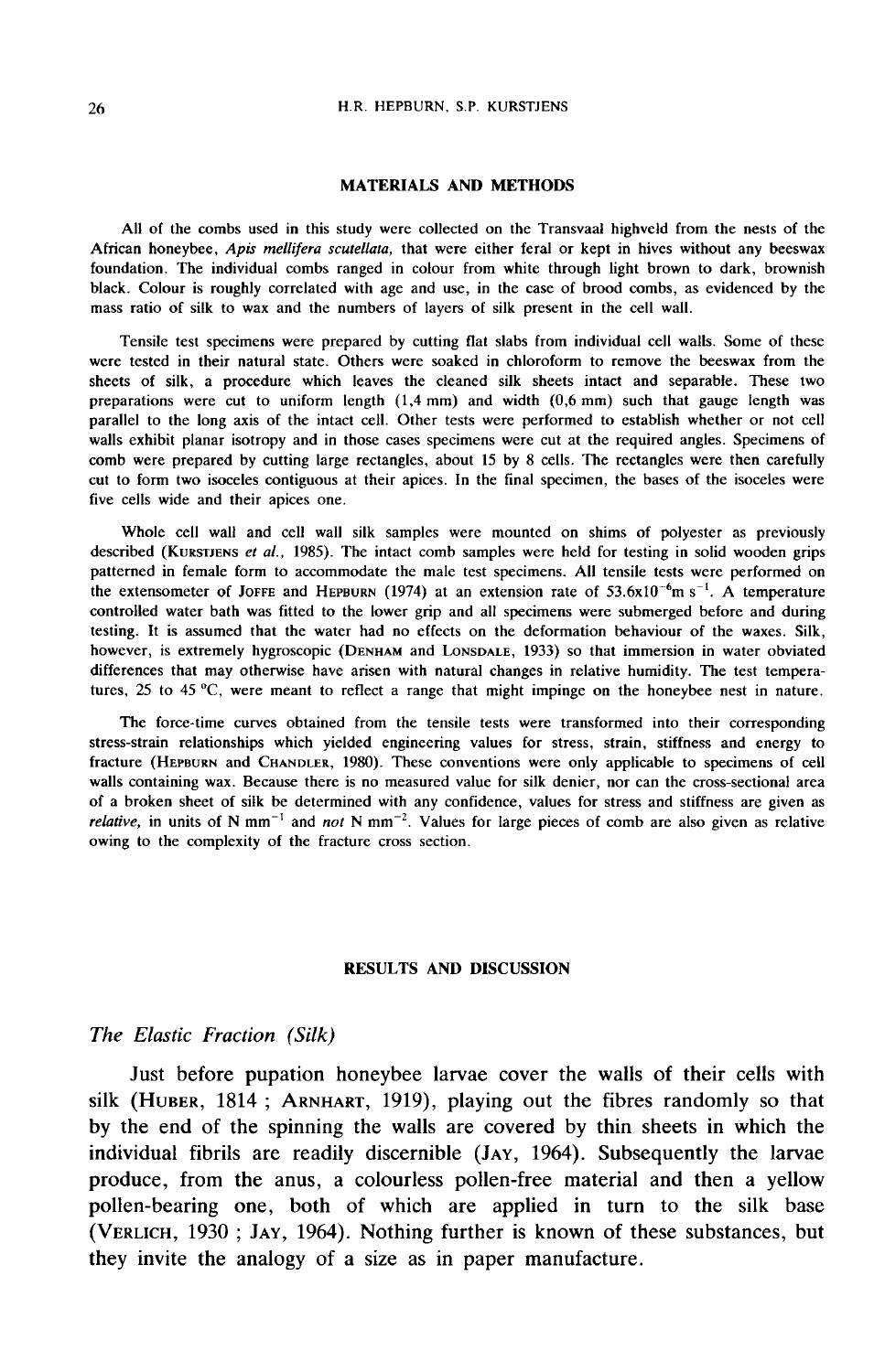Successive generations of brood apply more silk to the walls, the cells become smaller, and the mass ratio of silk to wax greater (CHAUVIN, 1962). COMPOSITE MATERIALS OF HONEYBEE COMBS<br>
27<br>
Successive generations of brood apply more silk to the walls, the cells<br>
become smaller, and the mass ratio of silk to wax greater (CHAUVIN, 1962).<br>
Thus, old brood combs are heav from the wax except by chemical or heat treatments. The development and maturation of brood comb proceeds from a single-phase material, pure white wax, to a coloured fibre-reinforced two-phase composite. The physical significance of these observations can be illustrated by comparing the properties of native fibroin, wax-free sheets of silk, silk-free wax, propolis and the final wax-silk composite. extranded the se observations can be illustrated by comparing the properties of native fibroin, wax-free sheets of silk, silk-free wax, propolis and the final wax-silk composite.<br>Honeybee silk is an alpha-helical fibroin (

Max-sinc composite.<br>
Honeybee silk is an alpha-helical fibroin (RUDALL, 1962) the micelles of<br>
which form a four-stranded array of coiled coils parallel to the fibre axis<br>
(ATKINS, 1967). Honeybee fibroin is crystalline re Honeybee silk is an alpha-helical fibroin (RUDALL, 1962) the micelles of which form a four-stranded array of coiled coils parallel to the fibre axis (ATKINS, 1967). Honeybee fibroin is crystalline relative to other insect hygroscopic and when solvated is highly distensible largely owing to its confor-(LUCAS and RUDALL, 1968) but the hydrated fibre is only half as stiff as dry<br>ones although they are equal in strength (HEPBURN *et al.*, 1979). The fibroin is<br>hygroscopic and when solvated is highly distensible largely owi the fibroin are largely suppressed by the cocoon-spinning larvae.

The fact that the silk is impacted in the wax of the cell wall, possibly aided by the anal secretions, immediately checks the susceptibility of fibroin to solvation. Thus it is likely that inter-micellar friction is enhanced 1960) and the conformational change restricted (RUDALL, 1962), effects consisto its confor-<br>properties of<br>wall, possibly<br>of fibroin to<br>(WARWICKER,<br>effects consistent with a good stiffness and reduced distensibility (HEPBURN et al., 1979). That the silk fibres are spun and randomly arranged in the cell wall overcomes the basic anisotropy of the material : dewaxed sheets of cocoon silk are planar isotropic on tensile deformation.

| Temperature  | Relative Tensile<br>strength | Breaking strain | <b>Relative Stiffness</b> | Work         |  |
|--------------|------------------------------|-----------------|---------------------------|--------------|--|
| °C           | $(Nmm^{-1})$                 | (%)             | $(Nmm^{-1})$              | $(MJm^{-3})$ |  |
| $25^\circ$   | $32 \pm 16$                  | 98              | $33 \pm 14$               | $29 \pm 20$  |  |
| $30^{\circ}$ | $32 \pm 18$                  | 81              | $40 \pm 13$               | $28 \pm 23$  |  |
| $35^\circ$   | $26 \pm 10$                  | 85              | $31 \pm 8$                | $22 \pm 14$  |  |
| $40^{\circ}$ | $39 \pm 17$                  | 105             | $37 \pm 14$               | $38 \pm 22$  |  |
| $45^\circ$   | $43 \pm 20$                  | 106             | $41 \pm 14$               | $48 \pm 30$  |  |

TABL. 1. - Tensile mechanical properties of dewaxed sheets of honeybee cocoon silk.

Natural variations in the temperature of honeybee nests invite a consideration of silk behaviour accordingly. The independence of the mechanical pro-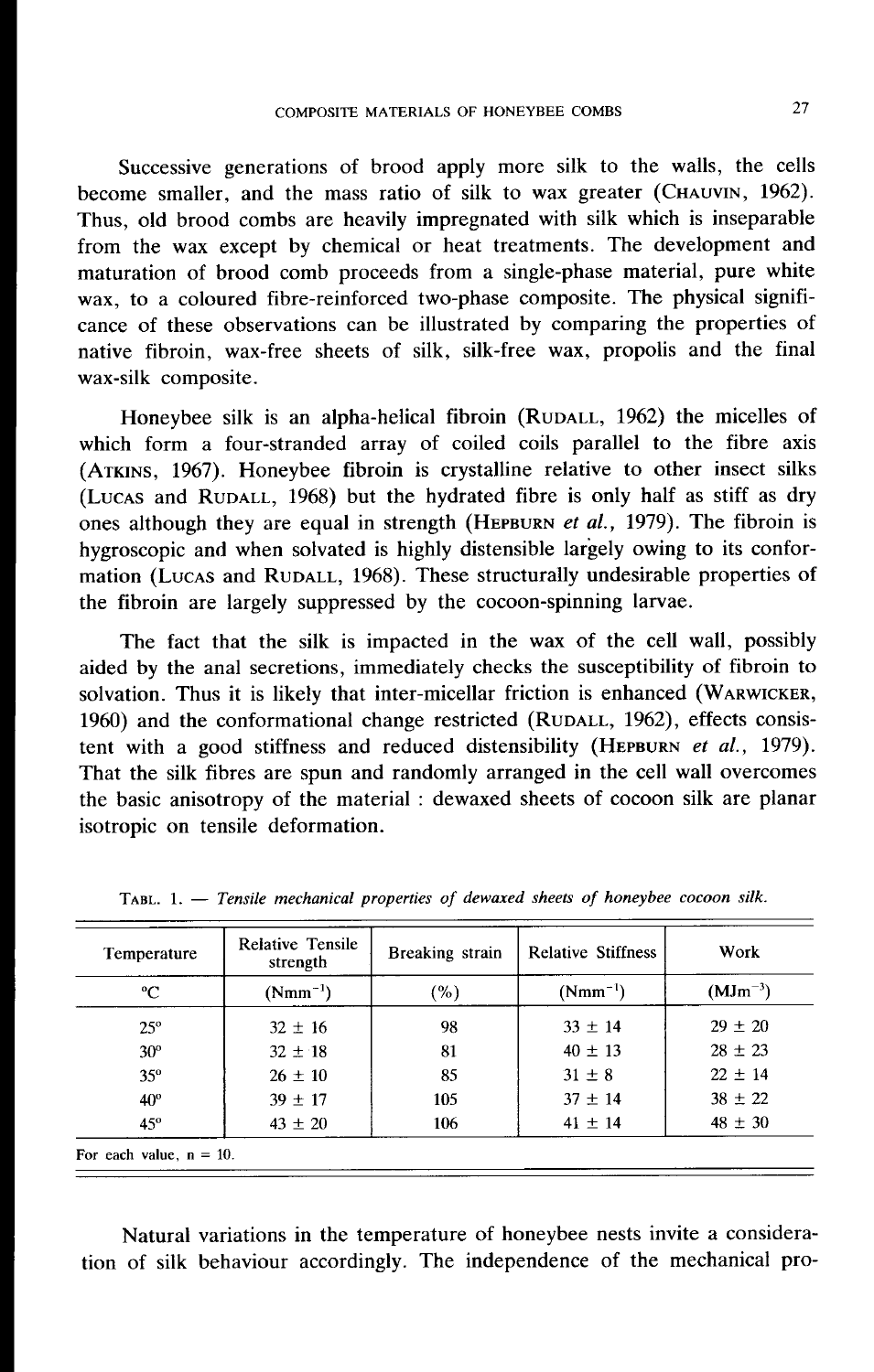perties of sheets of honeybee fibroin deformed in tension at a fixed rate between 25 and 45  $^{\circ}$ C are given in Table 1. Sheets of silk maintain the same relative strength and distensibility. Consequently, changes in stiffness or the energy to fracture the sheet, an index of its relative workability, were not observed. The tensile properties of silk sheets over this range of temperatures are in sharp contrast to those of pure wax (Table 2 and HEPBURN *et al.*, 1983), perties of sneets of noneybee fibroin deformed in tension at a fixed rate<br>between 25 and 45 °C are given in Table 1. Sheets of silk maintain the same<br>relative strength and distensibility. Consequently, changes in stiffnes relative strength and distensibility. Consequently, changes in stiffness or the energy to fracture the sheet, an index of its relative workability, were not observed. The tensile properties of silk sheets over this range o combs (Table 2).

| Specimen   | Tempera-<br>tures $\mathrm{C}$ | Tensile strength<br>(MPa) | Breaking strain<br>(% ) | Stiffness (MPa) | Work $(MJm^{-3})$ |
|------------|--------------------------------|---------------------------|-------------------------|-----------------|-------------------|
| white comb | $25^\circ$                     | $1.0 \pm 0.1$             | $12 \pm 1$              | $9.1 \pm 0.1$   | $7.4 \pm 1.7$     |
| wax        | $30^\circ$                     | $1.5 \pm 0.4$             | $8 \pm 1$               | $18.4 \pm 5.4$  | $5.5 \pm 1.5$     |
|            | $35^\circ$                     | $1.1 \pm 0.4$             | $7 \pm 1$               | $17.5 \pm 6.1$  | $3.8 \pm 1.7$     |
|            | $40^{\circ}$                   | $0.4 \pm 0.1$             | $6 \pm 2$               | $6.8 \pm 2.1$   | $9.4 \pm 3.4$     |
|            | $45^\circ$                     | $0.1 \pm 0.03$            | $5 \pm 1$               | $2.7 \pm 1.1$   | $2.6 \pm 3.7$     |
| brown comb | $25^\circ$                     | $4.3 \pm 0.5$             | $16 \pm 4$              | $29.9 \pm 10$   | $20 \pm 4$        |
| with silk  | $30^\circ$                     | $4.4 \pm 1.1$             | $15 \pm 1$              | $30.5 \pm 10.2$ | $16 \pm 4$        |
|            | $35^\circ$                     | $4.6 \pm 1.1$             | $16 \pm 3$              | $29.6 \pm 7.9$  | $17 \pm 5$        |
|            | $40^{\circ}$                   | $3.0 \pm 0.9$             | $14 \pm 3$              | $22.9 \pm 8.5$  | $10 \pm 2$        |
|            | $45^\circ$                     | $2.1 \pm 0.4$             | $13 \pm 2$              | $16.7 \pm 4.5$  | $7 \pm 3$         |

TABL. 2.  $-$  Tensile mechanical properties of white comb wax walls with no silk and brown comb walls of 34 % silk.

In addition to crystal structure, white comb wax is also affected by the presence of a protein fraction (KURSTJENS et al., 1985). This material is present, quite apart from silk, in both wax scales and in newly constructed combs. In both cases, this uncharacterized protein is positively associated with enhanced stiffness in both scales and comb. Nothing is known of the molecular behaviour of this protein or how it might contribute to the stiffness of wax. To have assigned this protein to the elastic fraction is somewhat gratuitous.

# The Plastic Fractions (Wax and Propolis)

The beeswax of comb is an isotropic plastic having no unique mechanical constants : stiffness, strength and extensibility all vary with the rate of defor-The Plastic Fractions (Wax and Propolis)<br>
The beeswax of comb is an isotropic plastic having no unique mechanical<br>
constants: stiffness, strength and extensibility all vary with the rate of defor-<br>
mation and with the temp an order of magnitude difference between 25 and 45 °C. Such wax failed plastically at ever lower extensions with increasing temperature (Table 2). Similarly, stiffness and fracture energy decreased as the temperature rose (Table 2).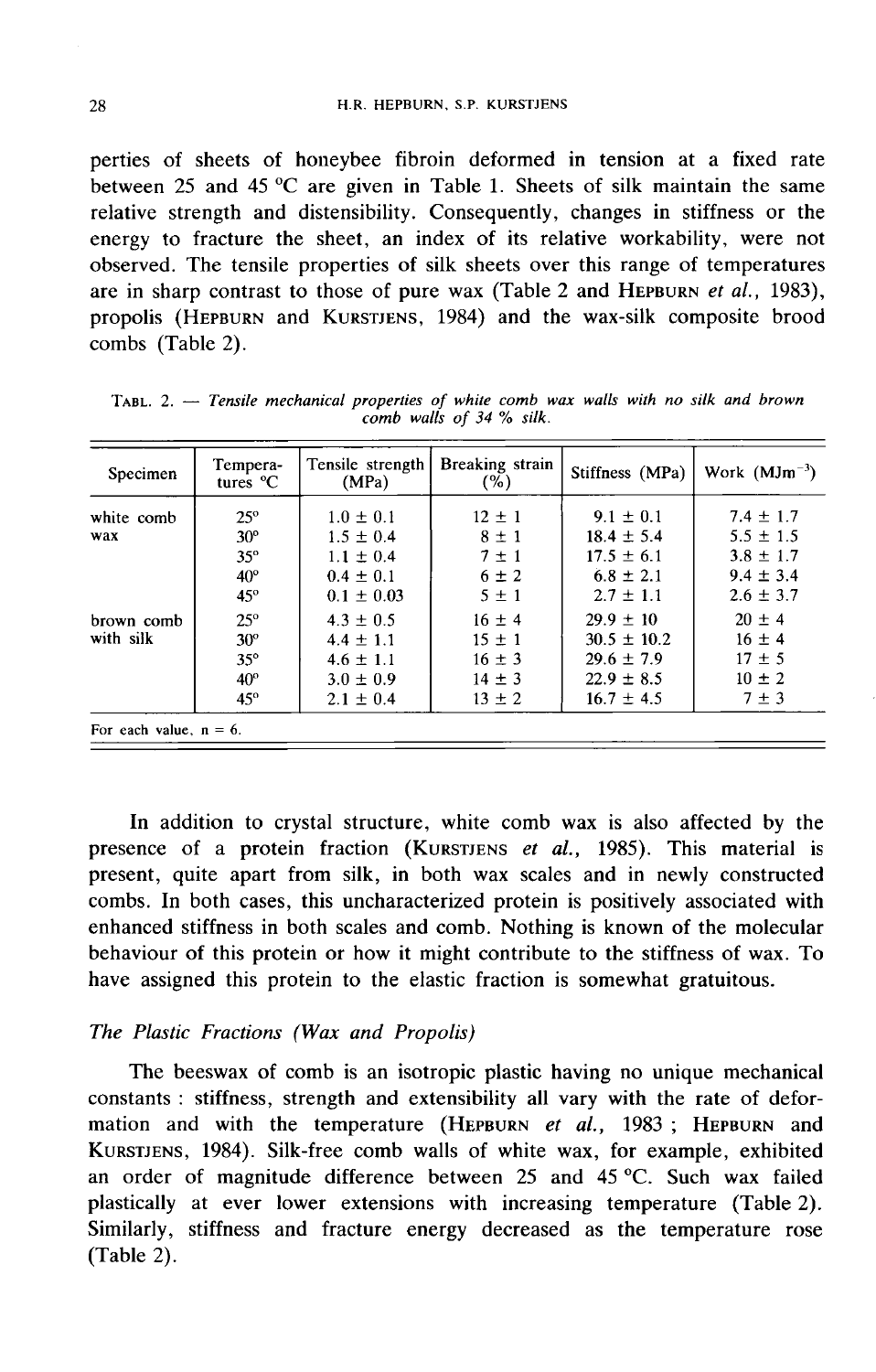At first sight, these characteristics of native wax appear at variance with those of refined wax. Crystal texture is observable in annealed wax COMPOSITE MATERIALS OF HONEYBEE COMBS<br>
29<br>
At first sight, these characteristics of native wax appear at variance with<br>
those of refined wax. Crystal texture is observable in annealed wax (BREWSTER,<br>
1815) an effect enhanc STREMATERIALS OF HONETBEE COMBS<br>At first sight, these characteristics of native wax appear at variance with<br>those of refined wax. Crystal texture is observable in annealed wax (BREWSTER,<br>1815) an effect enhanced by tempera Mechanical deformation in general tends to augment crystal texture in refined The motologies, these emilated sides of matrix was appear at variance with<br>those of refined wax. Crystal texture is observable in annealed wax (BREWSTER,<br>1815) an effect enhanced by temperature and associated with increase 1936a, b) also reported that untreated specimens of comb wax stored at 38 °C were more textured than others kept at 15 °C. wax (SCHMIDT, 1941: SCHOENING, 1980). Woog and YANNAQUIS (1935, 1936a, b) also reported that untreated specimens of comb wax stored at 38 °C<br>were more textured than others kept at 15 °C.<br>By analogy to refined wax, Woog and

implied that comb strength might increase with the warmth of the honeybee nest in time. Against this, they also showed that brown combs were less textured than either white or yellow ones. It has not yet been possible to assess how crystal texture changes in vivo in a systematic way nor, therefore, to assess its possible contribution to mechanical behaviour. However, the low order of texture in native wax vis-a-vis that of manipulated samples of refined<br>beeswax (SCHOENING, 1980) mitigates against any large contribution by crystal nest in time. Against this, they also showed that brown combs were less<br>textured than either white or yellow ones. It has not yet been possible to<br>assess how crystal texture changes in vivo in a systematic way nor, therefo texture to the performance of the latter.

There are other, far from subtle, changes in combs. Newly formed combs of white wax soon yellow, pass through shades of brown and finally become There are other, far from subtle, changes in combs. Newly formed combs<br>of white wax soon yellow, pass through shades of brown and finally become<br>almost black with age. HUBER (1814) suggested that white and yellow combs<br>dif differed mechanically and that propolis (not the source of yellowness), added to wax, colours it darkly. Inasmuch as propolis is a common constituent in dark combs (CHAUVIN, 1962; TISCHER, 1962), its properties are relevant to the almost black with age. HUBER (1814) suggested that white and yellow combs discussion. The tensile behaviour of propolis is, like beeswax, entirely plastic and stiffness, strength, and workability all decrease between 25 and 45 °C (HEPBURN and KURSTJENS, 1984). Over this range of temperatures, propolis at its strongest just matches beeswax at its weakest.

To summarize, the mechanical integrity of white comb wax and propolis is diminished with increasing temperature. Their properties are in contrast to those of honeybee silk (Tables 1 and 2; HEPBURN et al., 1983; HEPBURN and its stronges<br>To sur<br>diminished<br>those of he<br>Kurstjens,<br>that may URN and KURSTJENS, 1984). Over this range of temperatures, propolis at ongest just matches beeswax at its weakest.<br>
2 summarize, the mechanical integrity of white comb wax and propolis is shed with increasing temperature. Its strongest just matches beeswax at its weakest.<br>
To summarize, the mechanical integrity of white comb wax and propolis is<br>
diminished with increasing temperature. Their properties are in contrast to<br>
those of honeybee s that may constitute the nests of honeybees. Mature combs, however, are composites of two or more of these elements and can be expected to exhibit different characteristics to which we now turn.

# The Composite Comb

The tensile behaviour of brood comb, a two-phase composite material, is well illustrated by comparing the walls of silk-free white comb with similar specimens of brood comb having a substantial amount (34 %) of silk (Table 2). Between 25 and 45 °C, both preparations decreased in strength and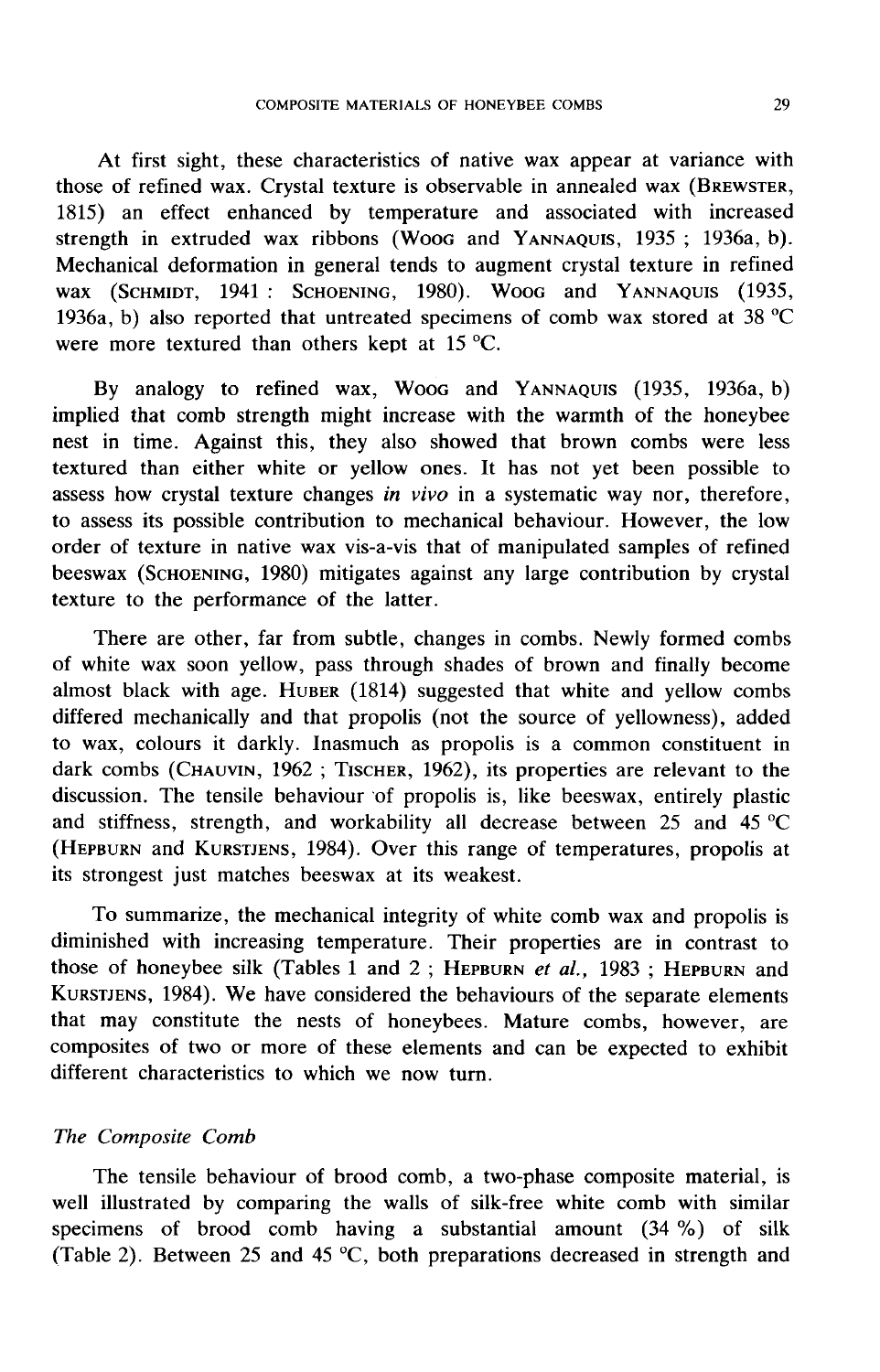very rapidly so, near 40 °C. The fibre reinforcement of silk in the propolisbearing brown comb was an order of magnitude stronger than white wax alone ; the former considerably stronger than the latter at all of the assay temperatures. On average, the breaking strain in the reinforced comb was double that of white wax (Table 2). Combined with the greater loads required to break combs reinforced with silk, this greater distensibility provides a safety factor of 1 over that of white comb wax.

The contribution of the silk fibre to the composite is also reflected in stiffness, a measure of the initial resistance of the material to deformation. A decrease in stiffness with rising temperature was common to both white wax and the composite comb. However, when the composite was least tenacious it was comparable in stiffness to white comb wax when it was unyielding (Table 2). The energy fracture for reinforced comb and white wax was similar in trend to that of stiffness. The very rapid rate of decline in the structural integrity of comb wax with rising temperature was thus greatly moderated by reinforcement with fibroin (Table 2).

The behaviour of composite comb (Table 2) was specific for specimens of brood comb having 34 % silk by weight. However, the mass ratio of silk to reinforcement with fibroin (Table 2).<br>The behaviour of composite comb (Table 2) was specific for specimens of<br>brood comb having 34 % silk by weight. However, the mass ratio of silk to<br>wax changes with successive generation showed that, in a series of combs ranging from pale yellow to brownish black, the mass of wax per unit area of comb doubled, while that of silk increased from 2 to 42 %. So, while the absolute mass of wax increased over time, the relative amount of wax actually decreased. This occurred in addition to unspecifiable chemical changes associated with comb colour.

We have assessed the tensile performance of silk-bearing comb cell walls in relation to changing silk/wax ratios. The strength of such combs increased substantially on doubling the silk content (Fig. 1a) as did the extension to breaking (Fig. lb). Because strength and extensibility change at virtually the same rate with increasing silk content, stiffness remained unchanged over a range of 17 to 37 % silk content (Fig. lc). However, the energy to fracture increased several-fold with increasing silk (Fig. ld).

The significance of the above is evident : the greater the silk to wax ratio, the stronger the cell wall and the greater the energy required to break the material. However, the interactions between silk and wax are difficult to define. Because the silk fibres are randomly disposed in the plane of the cell wall, there may be large variations in the number of fibrils that participate in the deformation process.

Tests of whole combs provide data whose origins are obscured by complex specimen geometry. In our measurements, the loading vectors differed greatly from those operating on cell walls. In whole combs there was a small increase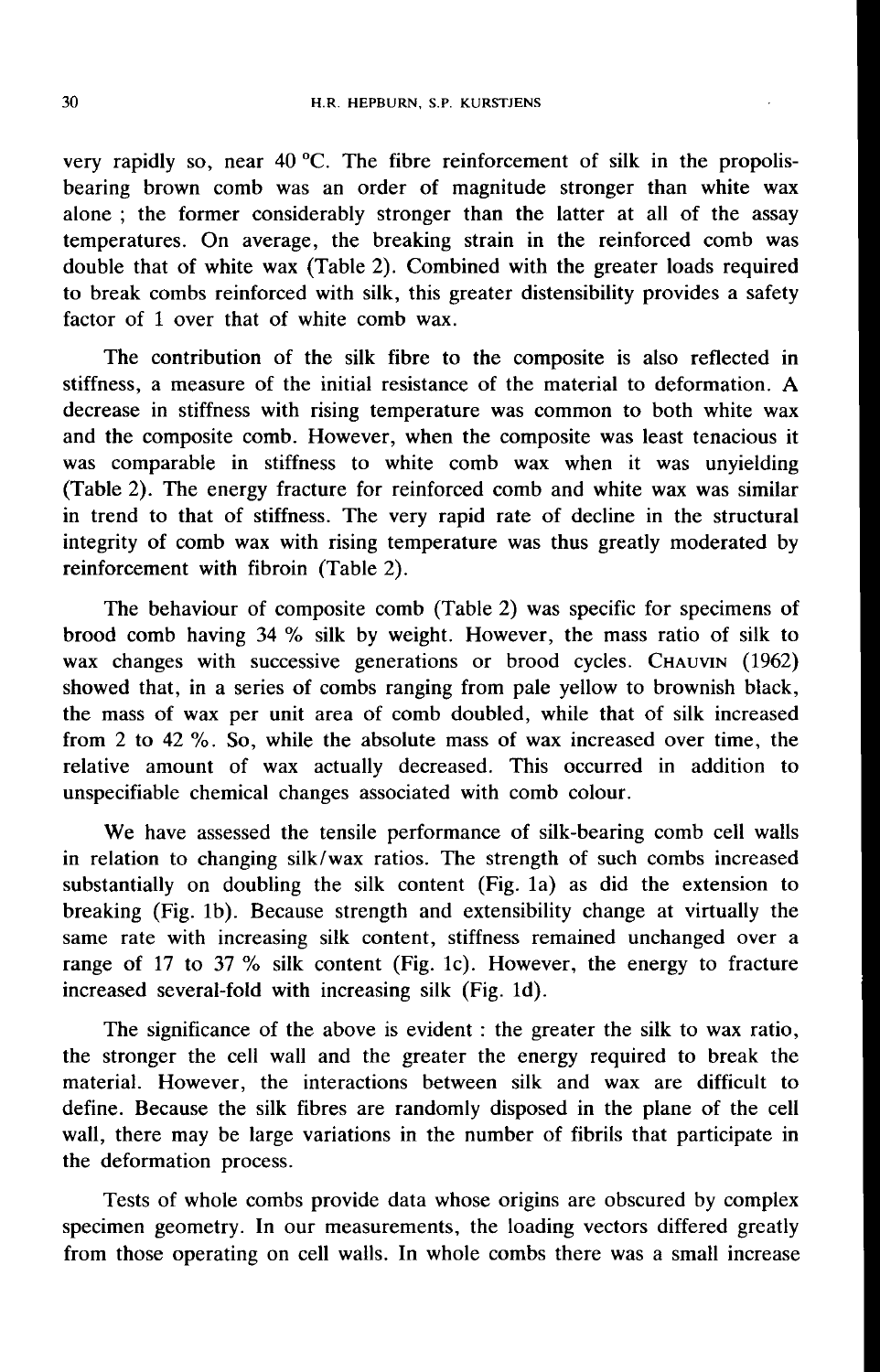

Fig. 1. --- Mechanical behaviour of individual comb cell walls of differing silk content tested at 20 °C. For each point,  $n = 6$ . Means are given with SEM. (a) tensile strength. (b) extension to fracture. (c) stiffness. (d) energy to fracture.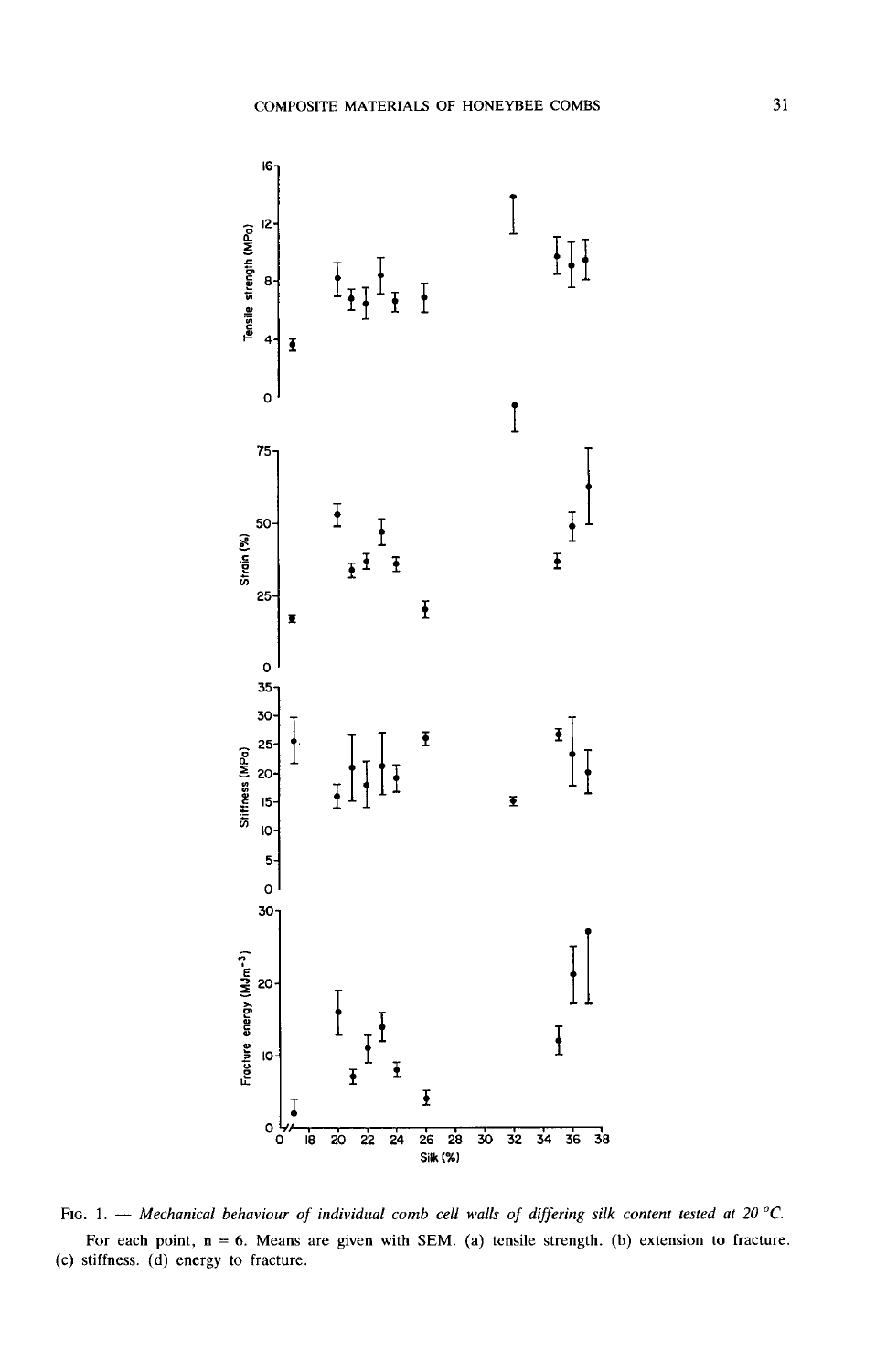

FIG. 2. - Mechanical behaviour of whole brood combs of differing silk content tested at 20 °C. For each point,  $n = 6$ . Means are given with SEM. (a) relative strength. (b) extension to fracture. (c) relative stiffness. (d) energy to fracture.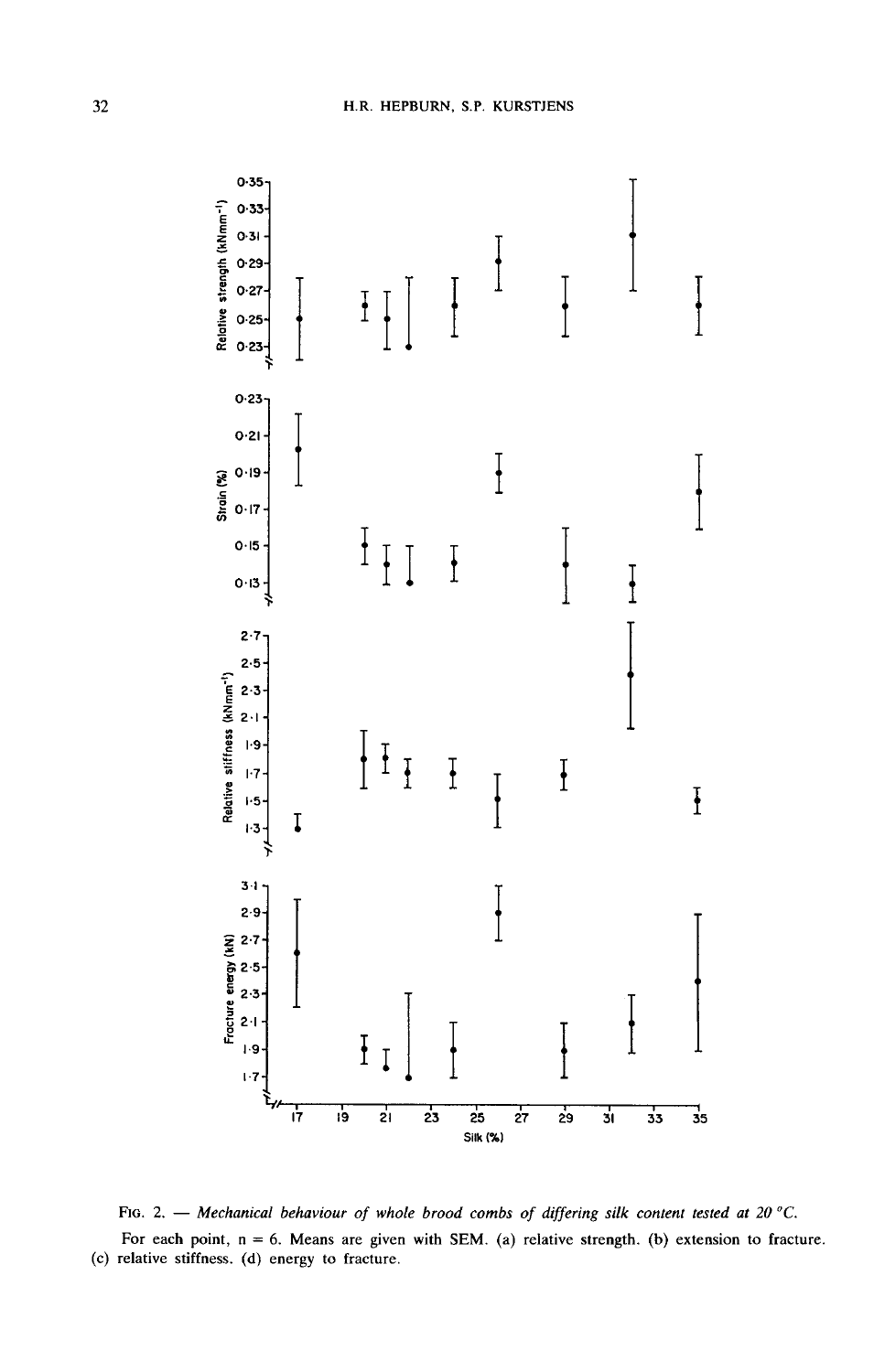in relative strength with increasing silk content (Fig. 2a) and a concomittant decrease in breaking strain (Fig. 2b) and increase in stiffness (Fig. 2c).

The large variations in the test results of whole comb (Figs. 2a to 2c) were associated with gross differences in the fracture behaviour of the failed speci mens. Within each silk percentage class, three modes of failure were observed. Some fractures were propagated intermurally, others intramurally, and in others combinations of both were observed. These modes of fracture are indicative of the gross structural heterogeneity of whole combs and are further reflected in the fracture energy characteristics of the specimens (Fig. 2d).

### **CONCLUSIONS**

The honeybee nest contains areas for the storage of nectar and pollen and those for the rearing of brood, either in the same or in different combs. On re-use over a number of brood cycles, brood comb becomes a composite material consisting of an elastic element, silk, embedded in a plastic one, wax ; honey-comb tends to remain monophasic. The native silk of brood comb is a hygroscopic, anisotropic, crystalline fibroin whose dry form is structurally superior to its wet state. Dryness of the fibroin is maintained by its incorporation into the wax of the cell wall and possibly by the addition of a size. Anisotropy is exploited by cocoon-spinning larvae which play out the fibre to form sheets of random array. The strength and rigidity of silk is maintained between 25 and 45 °C. Native wax is a hydrophobic, isotropic and paracrystalline plastic whose strength and rigidity greatly decrease with increasing temperature. Propolis, often added to combs, is mechanically similar to wax but structurally inferior to it. The elastic and plastic elements behave very differently with respect to temperature.

Intact brood comb is a planar isotropic silk-wax composite material in which the silk acts as a fibre reinforcement that greatly improves the overall mechanical properties of the comb. With increasing use, the percentage of silk present in the cell walls decreases and so improves the load-bearing capacity of comb. The integrity of the composite is highly dependent on temperature. At 40 °C the wax phase is a viscous plastic that contributes virtually nothing to the functional composite so that the latter is compromised to the point of failure.

Brood comb, like many composites, is a compromise of the properties of two very different materials which, in combination, provide a structure with qualities that the individual constituents lack. In this instance, the mechanical properties of the composite are extremely sensitive to small changes in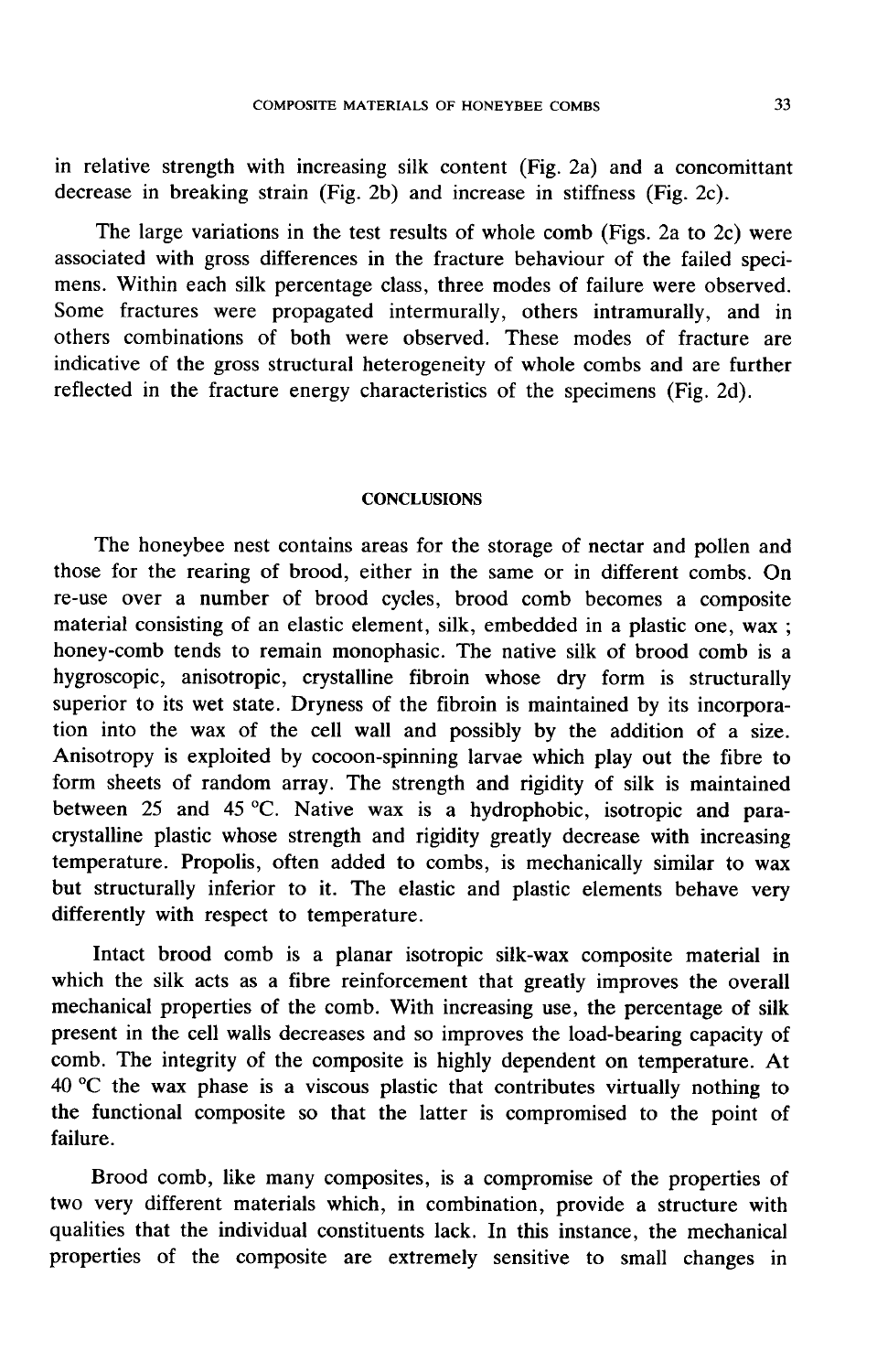temperature that naturally occur. Inasmuch as honeybees die in droves at 40 °C (FREE and SPENCER-BOOTH, 1958) and the entire nest is likely to fail at this temperature, the survival of a colony of bees is predicated on thermoregulation. In view of the thermal tolerances operative on maker and material, it would appear that both evolved in a mutualism mediated by thermoregulation.

The compromise of bee and comb at the regulated nest temperature of about 35 °C may be extended in another direction as well. What honeybees may have gained in improved material performance at a lower temperature, say  $25 \degree C$ , would have cost them minimally twice as much in expenditure on construction because of the temperature-dependent workability of their materials. Such increased costs would prevail irrespective of losses in the efficiency of energy production and its conversion into useful work. The flexibility attached to self-generated materials with which to build a suspended nest depends on some very finely limited relationships.

> Received for publication in November 1986. Accepted for publication in September 1987.

### ACKNOWLEDGEMENTS

We gratefully acknowledge the technical assistance of P.A. MIDDLETON, M. LOCKHART and S. MURASE, and the financial support of the C.S.I.R.

# RÉSUMÉ

# LES RAYONS DE L'ABEILLE, UN MATÉRIAU COMPOSITE

On a mesuré les changements mécaniques des rayons de l'abeille africaine, Apis mellifica scutellata, en fonction du vieillissement et de la température. La couleur des rayons a varié du blanc au brun et la teneur en soie de 0 à 34 %.

Les rayons de couvain, constitués lorsqu'ils sont neufs d'un matériau homogène, la cire pure, se transforment en un matériau hétérogène renforcé en fibres. La fibroïne, protéine crystalline et hygroscopique, est répartie au hasard sur les parois des cellules, les rendant isotropes dans le plan. La fraction de soie a des propriétés mécaniques constantes entre 25 °C et 45 °C (Tabl. 1).

Le rayon de cire est une substance plastique isotrope n'ayant aucune constante physique propre (Tabl. 2). La rigidité, la solidité et la résistance à la rupture de la cire des rayons diminuent lorsque la température augmente (Tabl. 2). Lorsque les parois des cellules renferment de la soie, les transformant ainsi en un matériau hétérogène, la stabilité et la solidité sont grandement accrues (Tabl. 2). La fibroïne contribue donc en grande partie à l'unité mécanique des rayons.

Les vieux rayons de couvain sont un compromis entre des matériaux très différents, la cire et la soie, qui, une fois combinés, donnent une structure ayant des propriétés nouvelles différentes de celles de ses constituants (Fig. 1 et 2).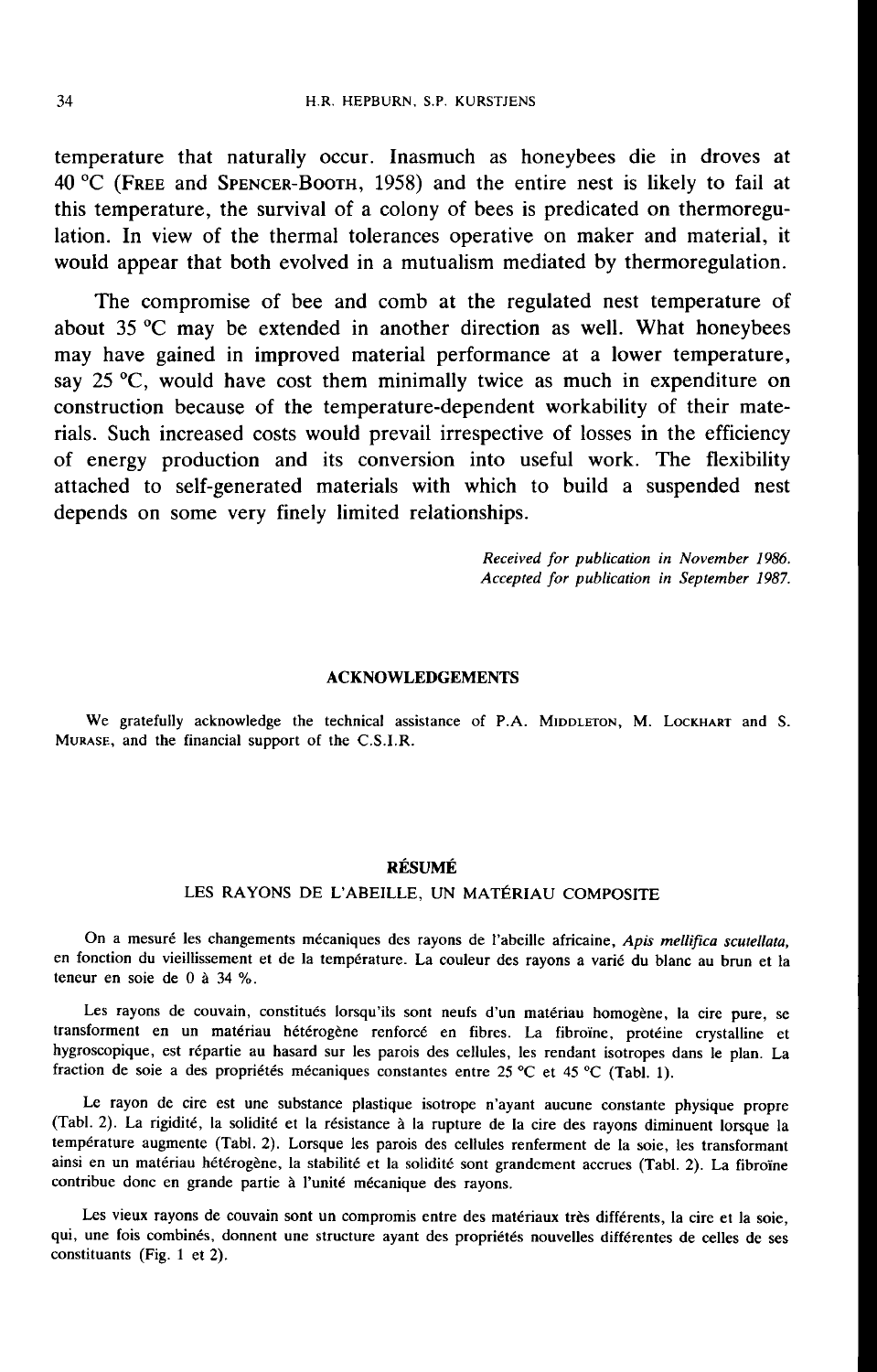#### DIE WABEN DER HONIGBIENE ALS ZUSAMMENGESETZTES MATERIAL

Die mechanischen Veränderungen der Waben von afrikanischen Honigbienen, Apis mellifera scutellata, in Beziehung zur Reifung und Temperatur wurden gemessen. Die Farbe der Waben reichte von weiß bis braun und der Seidengehalt variierte von 0 bis 34 %.

Frische Brutwaben entwickeln sich aus einem einphasigen Material, reinem Wachs, zu einem faserverstärkten zusammengesetzten Material. Das Fibroin, ein kristallines und hygroskopisches Protein, wird willkürlich über die Zellwand verteilt und macht sie planarisotropisch. Die mechanische Eigenschaf ten der Seide sind konstant zwischen 25 °C und 45 °C (Tab. 1).

Das Wachs der Waben ist ein isotropischer Kunststoff mit keiner einheitlichen mechanischen Konstanten (Tab. 2). Die Steifheit, Stabilität und Bruchfestigkeit des Wabenwachses läßt mit steigender Temperatur nach (Tab. 2). Wenn Seide der Zellwand aufliegt, was diese zu einem zweiphasigen Material macht, so verbessern sich die Wabenstabilität und -steifheit wesentlich (Tab. 2). Auf diese Weise trägt das Fibroin zur Bildung der mechanischen Einheit der Waben bei.

Reife Brutwaben sind also ein Kompromiß zwischen zwei sehr unterschiedlichen Materialen, Wachs und Seide, die als Kombination eine Struktur mit neuen Eigenschaften bilden, die sich von den Eigenschaften der einzelnen Bestandteile unterscheiden (Abb. 1 u. 2).

#### REFERENCES

ARNHART L., 1919. - Das Puppenhäuschen der Honigbiene. Z. Ang. Entomol., 5, 231-251.

- ARNHART L., 1919. Das Puppenhäuschen der Honigbiene. Z. Ang. Entomol., 5, 231-251.<br>ATKINS E.D.T., 1967. -- A four-stranded coiled-coil model for some insect fibrous proteins. J. Mol. Biol., 24, 139-141.
- SURIMART D., 1919. Das Puppenhäuschen der Honigbiene. Z. Ang. Entomol., 5, 231-251.<br>ATKINS E.D.T., 1967. -- A four-stranded coiled-coil model for some insect fibrous proteins. J. Mol.<br>BREWSTER D., 1815. -- Experiments on R. Soc. Lond. B., 104, 187-211. BREWSTER D., 1815. -- Experiments on the depolarisation of light as exhibited by various mineral, animal and vegetable bodies, with a reference to the general principles of polarisation. *Philos. Trans.* R. Soc. Lond. B.,
- 
- DENHAM W.S., LONSDALE T., 1933. The tensile properties of silk filaments. Trans. Faraday Soc., 29, 305-316.
- FREE J.B., SPENCER-BOOTH H.Y., 1958. Observations on the temperature regulation and food consumption of the honey-bee (Apis mellifica). Entomol. Exp. Appl., 3, 222-230.
- 305-316.<br>FREE J.B., SPENCER-BOOTH H.Y., 1958. Observations on the temperature regulation and food<br>consumption of the honey-bee (Apis mellifica). Entomol. Exp. Appl., 3, 222-230.<br>HEPBURN H.R., 1986. Honeybees and wax ; consumption of the honey-bee (Apis mellifica). Entomol. Exp. Appl., 3, 222-230.<br>
HEPBURN H.R., 1986. — Honeybees and wax; an experimental natural history. — Springer, Heidelberg,<br>
205 p.<br>
HEPBURN H.R., CHANDLER H.D., 1980.
- T.A. (ed.), Cuticle techniques in arthropods. Springer, New York, Heidelberg, Berlin. 205 p.<br>HEPBURN H.R., CHANDLER H.D., 1980. - Materials testing of arthropod cuticle preparations. *In*: Miller T.A. (ed.), *Cuticle techniques in arthropods*. Springer, New York, Heidelberg, Berlin.<br>HEPBURN H.R., KURSTJENS
- 71, 591-592.
- HEPBURN H.R., CHANDLER H.D., 1980. Materials testing of arthropod cuticle preparations. In: Miller T.A. (ed.), Cuticle techniques in arthropods. Springer, New York, Heidelberg, Berlin.<br>HEPBURN H.R., KURSTJENS S.P., 1984. **T1, 591-592.**<br>
HEPBURN H.R., ARMSTRONG E., KURSTJENS S.P., 1983. — The ductility of native beeswax is optimally<br>
related to honeybee colony temperature. S. Afr. J. Sci., 79, 416-417.<br>
HEPBURN H.R., CHANDLER H.D., DAVIDOF
- the green lacewing cross-beta, honeybee alpha-helical and greater waxmoth parallel-beta conformations. Insect Biochem., 9, 69-77. related to honeybee colony temperature. S. Afr. J. Sci., 79, 416-417.<br>HEPBURN H.R., CHANDLER H.D., DAVIDOFF M.R., 1979. — Extensometric properties of insect fibroins:<br>the green lacewing cross-beta, honeybee alpha-helical a
- 368. costs of wax production by the African honeybee, Apis mellifera adansonii. S. Afr. J. Sci., 80, 363-<br>368.<br>HUBER F., 1814. — Nouvelles observations sur les abeilles. 2. translated. 1926 Dadant, Hamilton.
-